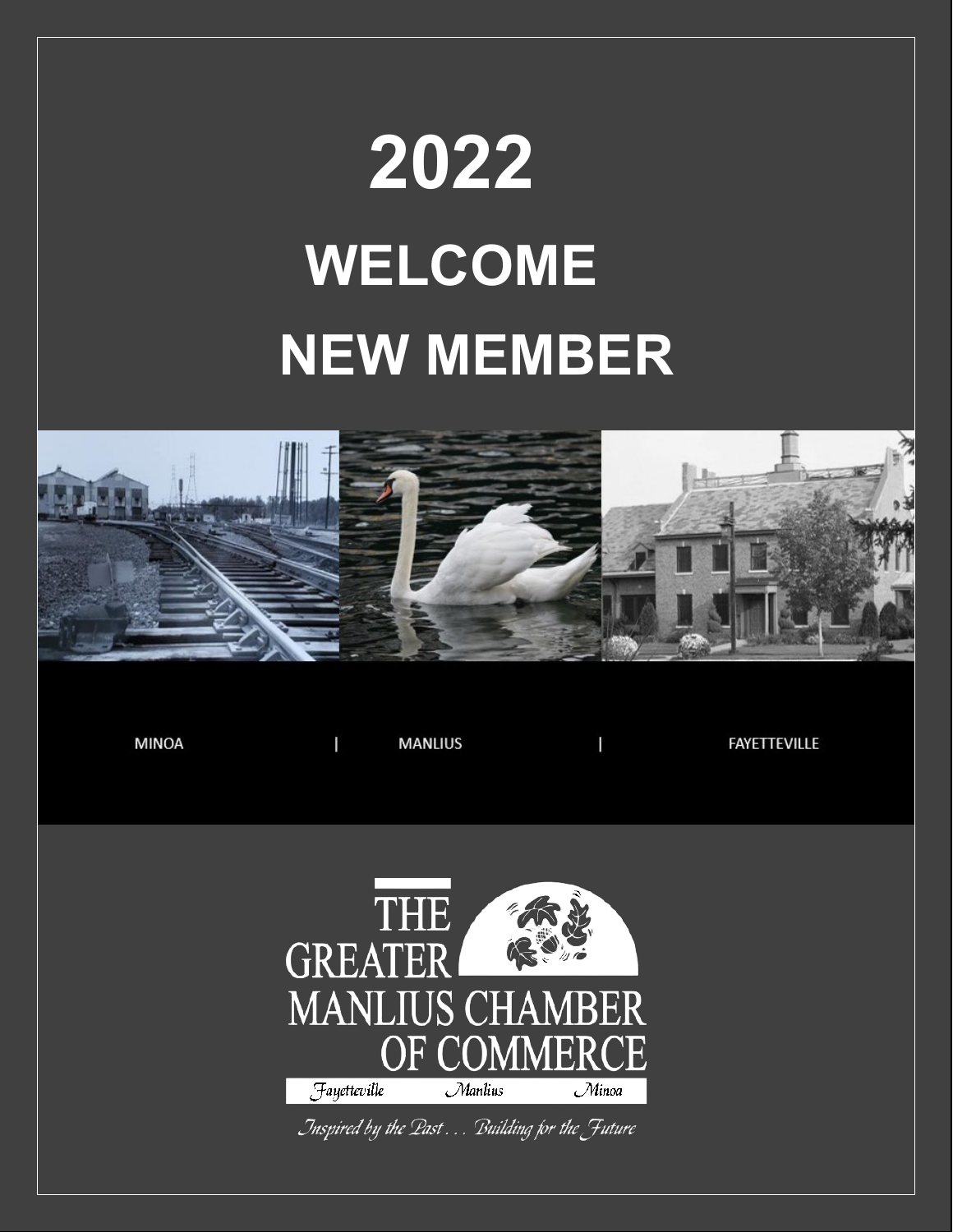# Celebrate with Us!



Ribbon Cuttings are held to help promote your business.

Whether you are a new business hosting your grand openings, celebrating an anniversary or wanting to showcase a remodel, the Chamber can help promote your event with a ribbon cutting.

## **Referrals**

Looking for potential customers and leads? We can help. Each day the Chamber receive phone calls and emails from potential customers looking for businesses that can help them with specific needs and goods. We only recommend our chamber members businesses. In addition to telephone calls, our website receives traffic where your business is listed in our online directory.

# **WELCOME!**

Welcome to the Greater Manlius Chamber of Commerce! As a member, you have made an investment to support the growth and prosperity of our members and the local business community. Your membership in the Chamber provides many opportunities to network and connect with other members to promote your business.

As a member, please take full advantage of your membership investment and get involved with the Chamber. We look forward to working with you and servicing you in the months and years ahead. We are confident that your decision to join is one of the best investments you can make for your business.

### **WHO WE ARE**

We are a 501(c)6 non-profit, membership-based organization that supports and advances business and community interests, as well as the quality of life in Greater Manlius and surrounding communities.

The Chamber provides its members with an array of opportunities including but not limited to: networking, advertising, workshops, and committees.

Members are able to take advantage of many of these opportunities free of charge or of minimal charge as they are included with membership dues.

## **CHAMBER MISSION STATEMENT**

To serve the greater Manlius community by promoting and encouraging responsible business growth and development locally. We support a diverse array of civic and cultural programs and are devoted to increasing public awareness of the variety of products and services that Greater Manlius Chamber businesses offer



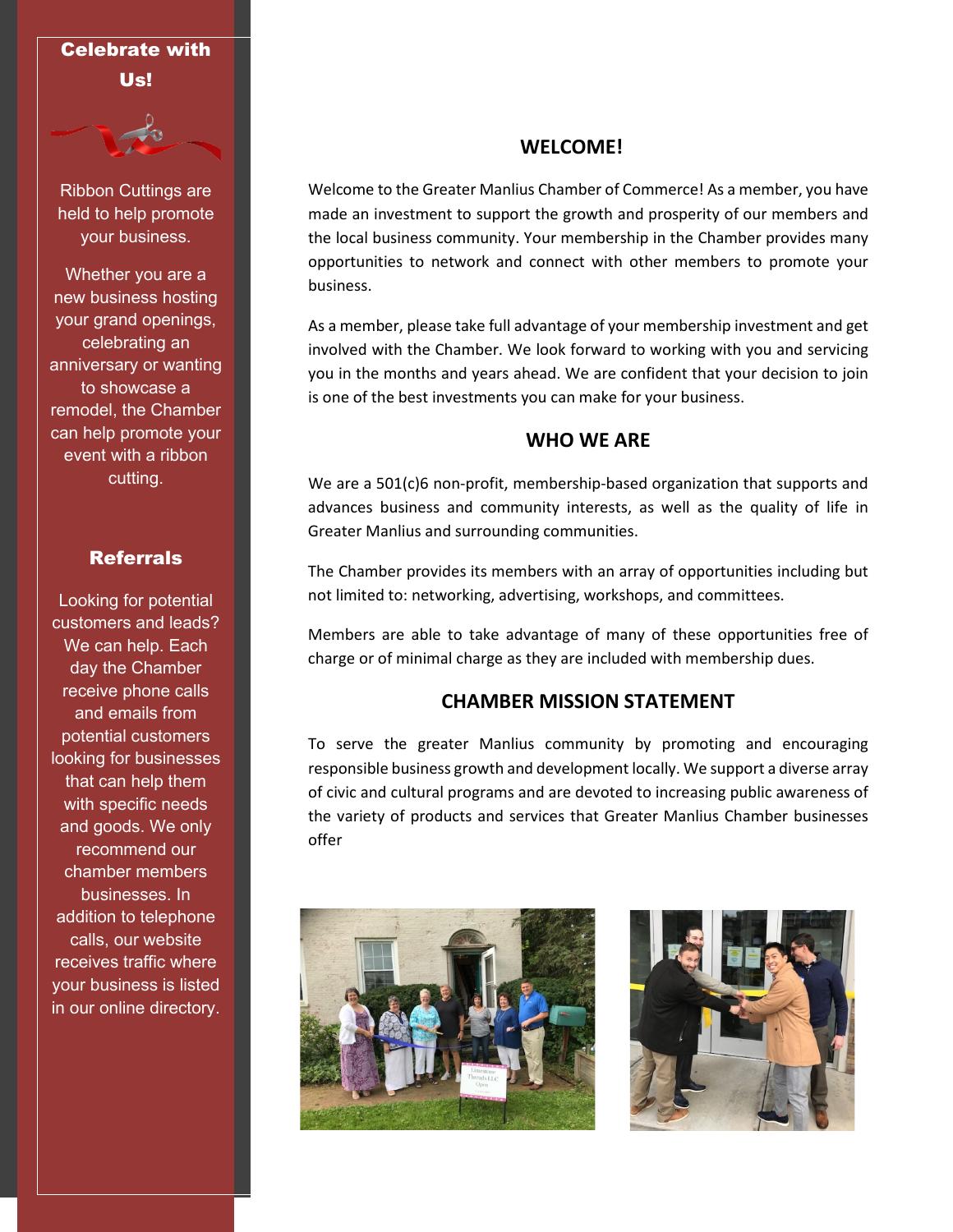# **NEW MEMBER CHECKLIST**

□ Congratulations on becoming a New Member of the Chamber - Now Get Involved! □ Upon receiving your Welcome New Member email, please respond according with your logo, description, contact information, etc.

 $\Box$  Review your business information on the Chamber's [online directory.](http://manliuschamber.com/members-by-company-name.php) You will receive a link that it has been completed after we receive your information listed above.

 $\Box$  Let your business associates and customers know you have joined the Chamber

- □ Add us on social media [Facebook](https://www.facebook.com/GreaterManliusChamber/) and [Instagram](https://www.instagram.com/greater_manlius_chamber/)
- □ announce via email
- □ add Chamber logo to website
- □ Get Social Connect with us on Facebook and LinkedIn.

 $\Box$  Schedule your ribbon cutting to promote your business as a member of the Greater Manlius Chamber.

 $\Box$  Sign up and attend monthly Chamber events - add them to your calendar.

 $\Box$  Add other employees to online representative list to receive communications.

□ Attend your first Speed Networking Event and get introduced as a NEW member.

 $\Box$  Display our membership plaque and/or decal in your business.

 $\Box$  Let your coworkers know about seminars that would be of interest to them - HR, Customer Care, Finance, Marketing, etc.

□ Read and forward the Monthly Email Update & Monthly Chamber Connection Newsletter to your employees if they are not already receiving from us.

# $\Box$  Get involved with a committee:

- Dinner Dance Auction
- □ Chamber Golf Challenge
- $\Box$  Events
- Social Media
- □ Ambassador, Retention & Membership -
- Volunteer at a Chamber event (Golf Tournament, Annual Dinner).

 $\Box$  Invest in the Chamber by sponsoring or hosting one of our future events.

□ Add available job postings, events, promotions, celebration to the Chamber's monthly newsletter (information due by the  $20<sup>th</sup>$  of each month), monthly mid-month eblast (information due by the 12<sup>th</sup> of each month), and we will post it on social media for you!

 $\Box$  Drop off your company brochures, business cards & promotional items to the Chamber office.

□ Pay bills and renew your annual membership through our website.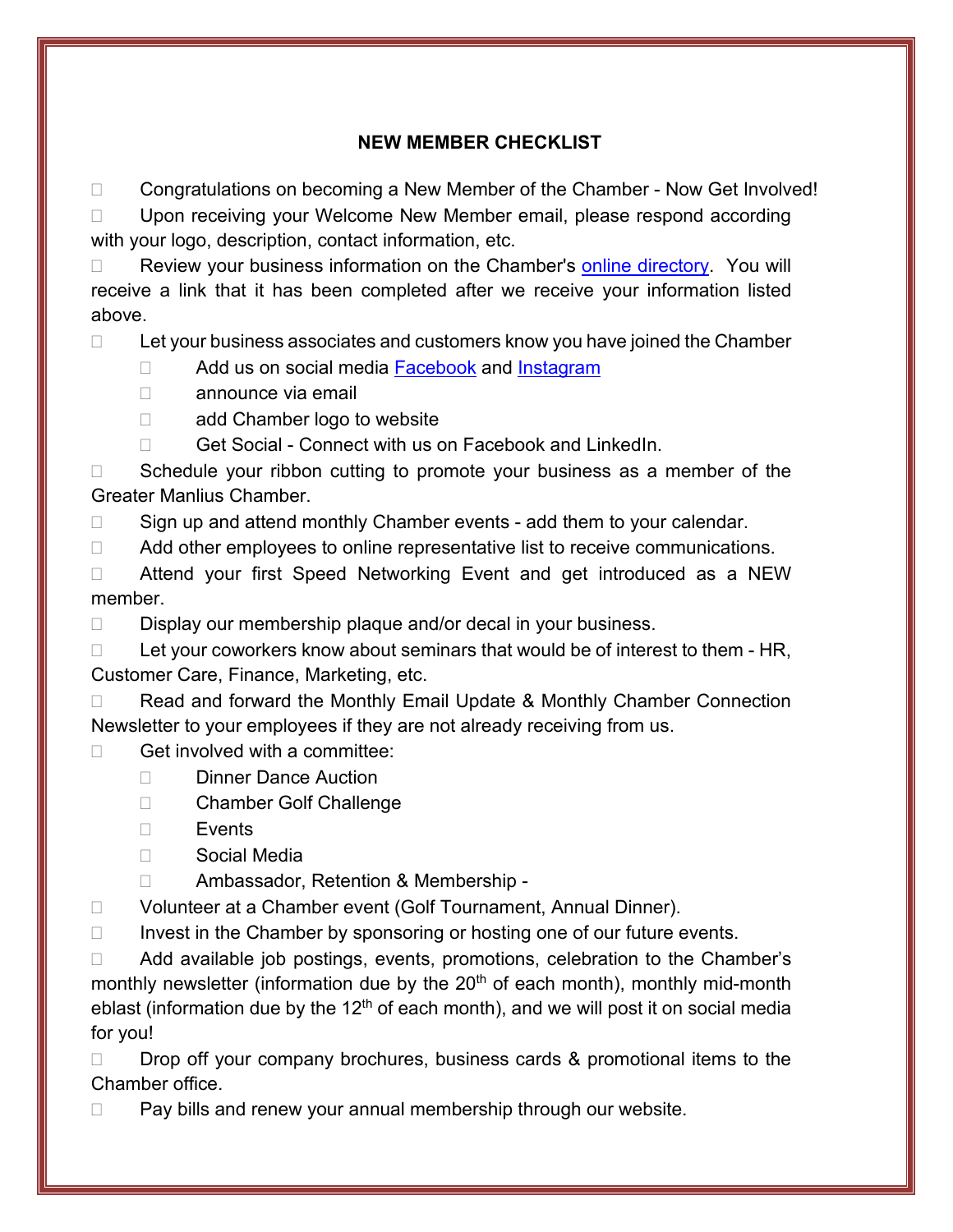

Inspired by the Past... Building for the Future

# **WHY INVEST IN THE GREATER MANLIUS CHAMBER?**

#### **Networking, Promotion and Growth**

The Chamber hosts many networking events throughout the year so members can meet and exchange ideas, develop business relationships and increase their professional network.

**Speed Networking** This event provides a relaxed atmosphere perfect for networking with community businesses, hosted by other chamber member businesses

**Lunch & Learn Seminars** are held at local member restaurants on the with featured speakers and topics ranging from Business Fraud & Security, Marketing, Microsoft Office Tips, Work Force Development, Employee Retention & Hiring, and more.

**Young Professionals** is a group open to members of the Greater Manlius Chamber of Commerce that connects and empowers young professionals by creating and encouraging a community of diverse professionals who have the desire to advance business and support community in the greater Manlius area.

**Issues & Eggs** are informative business breakfasts that are hosted by the Chamber with featured speakers that address key issues concerning our business community.

**Event Committees** At a time when it's challenging to find networking opportunities, we have some fun possibilities for you! Participate on one or more of the chamber's committees and get to know other chamber members:

- $\triangleright$  Dinner Dance Auction Plan and help carry out the Dinner Dance Auction
- $\triangleright$  Chamber Golf Challenge Plan and help carry out the Annual Chamber Golf Challenge in August
- $\triangleright$  Events Plan and help carry out chamber events throughout the year, including educational and networking events and participating in municipal and community events
- $\triangleright$  Social Media Plan and help carry out primary marketing and communications activities of the chamber
- Ambassador, Retention & Membership Reach out to new, renewing and potential members to provide one-on-one connection, promote membership value and continuation, facilitate networking with new members.

Please contact the Chamber if you are interested in joining a committee or for more info.

#### **Promote Your Upcoming Events**

Members are welcome to share their upcoming events with other members and the community by telling your Chamber Administrator to post them to our calendar on www.Manliuschamber.org!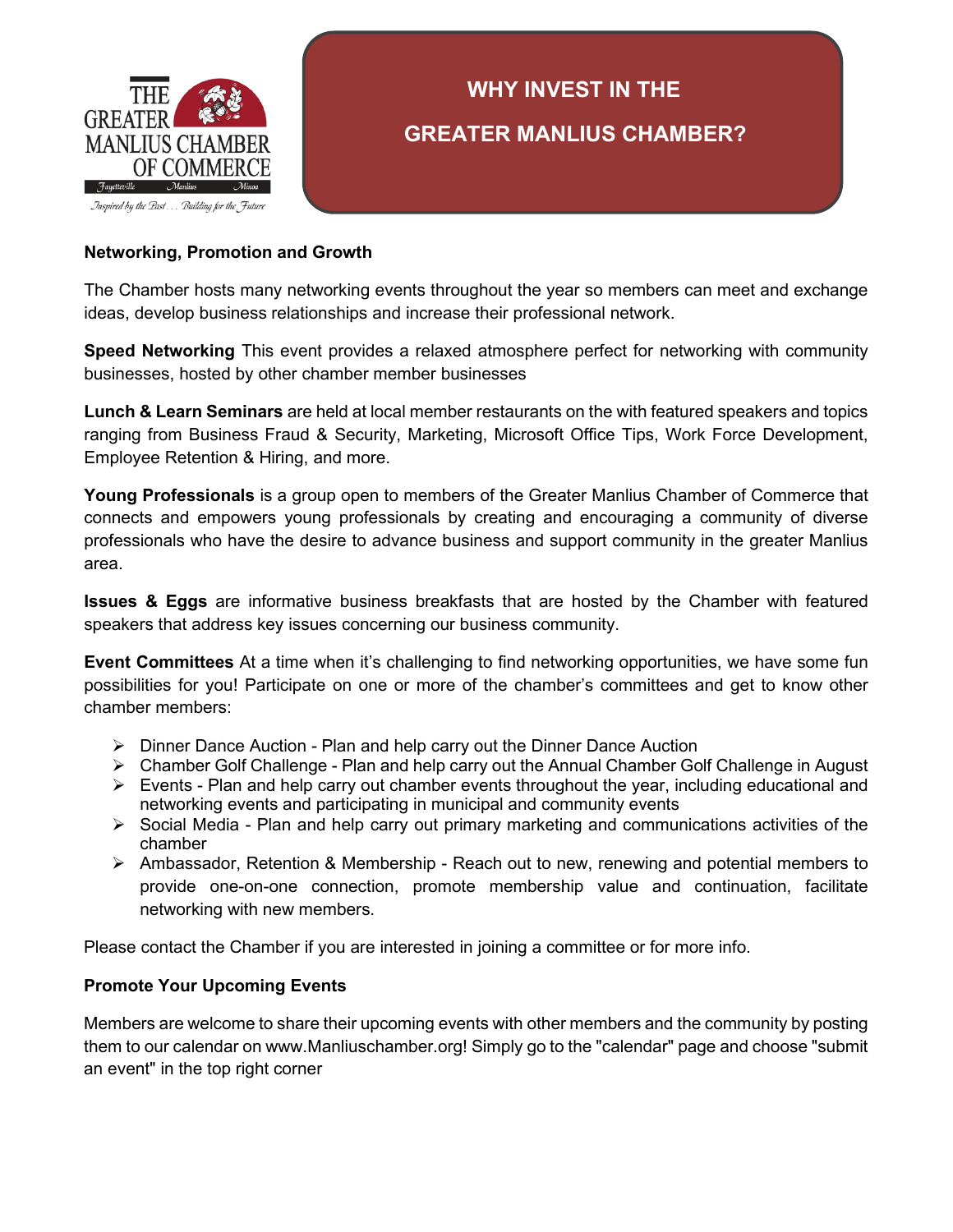#### **Marketing and Promotion**

Need to connect with potential customers, build your business or promote your brand? Our marketing options such as our website, monthly Chamber Connection Newsletter, and Monthly Email Update can position your business as a proactive business and community leader.

Each member receives a free listing in the online business directory on the Greater Manlius Chamber of Commerce's website, www.greatermanlius.com. This site serves as an informational portal to the Greater Manlius area community. Chamber members may increase their exposure by choosing additional listing categories at no extra cost.

Every month the Greater Manlius Chamber of Commerce produces the Chamber Happenings newsletter including Chamber news and activities plus member updates. Chamber members can submit new hires and promotions, awards, events, or other news in a pre-written article at no cost. The Chamber Connection is distributed to the entire membership via email to 500 individuals. You can also pay a small fee and place ads or flyers in this publication.

A monthly email update is emailed out to all members notifying them of upcoming chamber and community events. This is a free marketing tool available to all members to communicate their special events. To have them included, just visit our website calendar and add your event! They automatically are added to the email and are available to the public to view on our calendar. There is also a quarterly sponsorship opportunity available to have your businesses banner at the top of the email. Contact the Chamber for info.

The Chamber hosts many events in which sponsors are needed. These sponsors are included in signage for the event, along with any print advertising and web presence. Sponsored events include the Chamber Annual Dinner, Annual Golf Tournament, Spring Auction, etc.

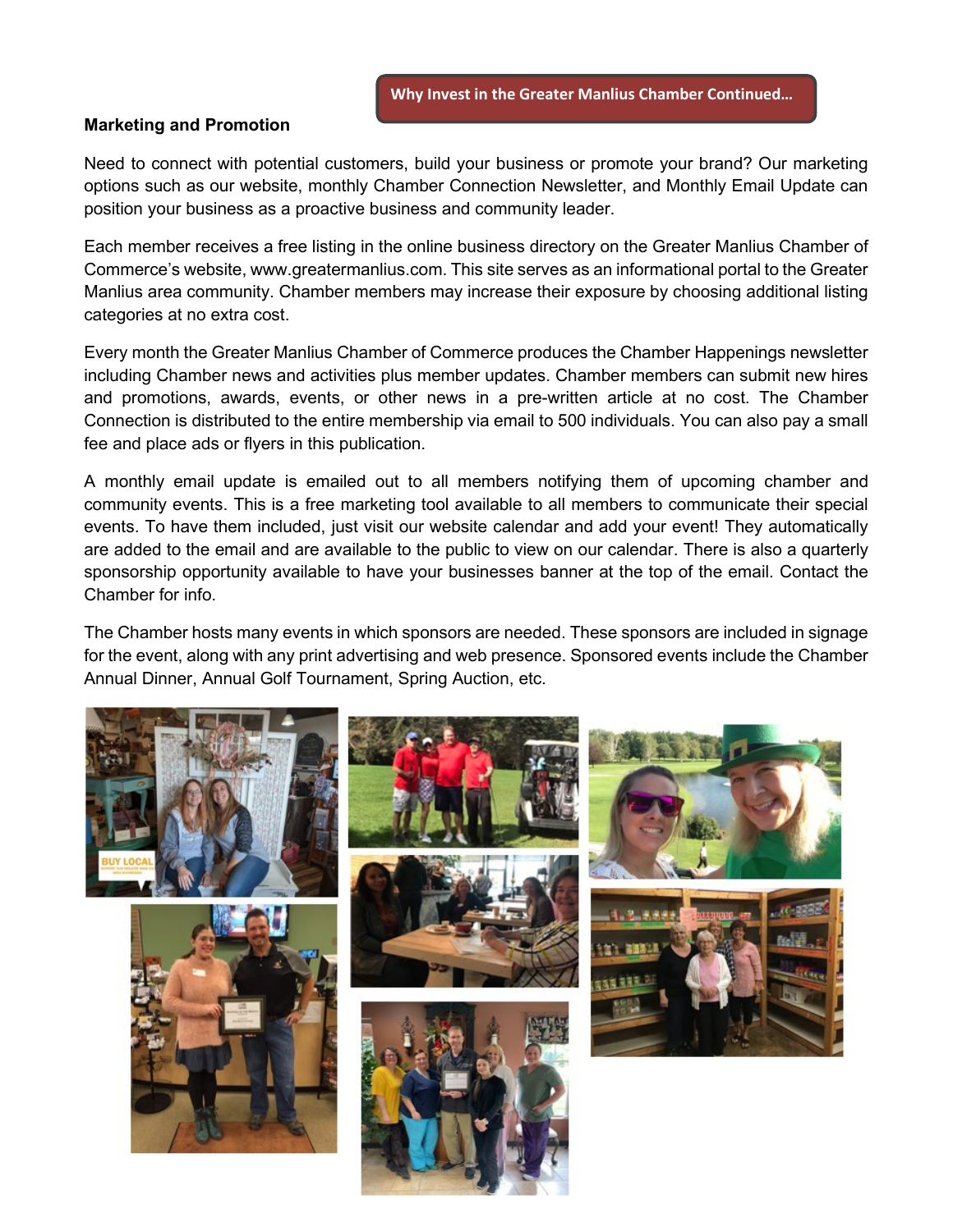# **2022 ADVERTISING OPPORTUNITIES**

**Advertising in The Greater Manlius Chamber of Commerce**

# **CHAMBER HAPPENINGS NEWSLETTER**

#### **Standard Newsletter Ad Rates:**

- 
- $\triangleright$  HALF PAGE AD 7 $\frac{1}{2}W''$  x 5"H
- $\geq$  QUARTER PAGE AD 4"W x 4 $\frac{3}{4}$ "H \$20 for 1 month / \$50 for 3 months
- 

> FULL PAGE FLYER<br>
→ HALF PAGE AD - 7½W" x 5"H \$30 for 1 month / \$75 for 3 months BUSINESS CARD AD \$15 for 1 month / \$40 for 3 months

*Please note: Ad copies should be submitted electronically to the Chamber as PDF or JPEG files.*

# **Advertising on The Greater Manlius Chamber of Commerce**

# **Website**

The website advertising (based on calendar year) is as follows:

- **ROTATING BANNER ADS:** \$125 for 3 months; \$200 for 6 months; \$320 for 12 months\*
- **FEATURED BUSINESS LINKS:** (appears on 3 of our webpages and links to your website): \$75 for 3months; \$100 for 6 months; \$200 for 12 months\*\*

\*There are 5 banner ads and 10 business links available. If you are interested in advertising on the website pleasecontact the Chamber Office. *Please Note: Rotating Banner Ads must be created by a professional web graphics designer and conform to exact size specifications. An additional onetime \$35 installation fee is charged by the webmaster for posting Rotating Banner Ads. Please contact the Chamber for details.*

# **2022 Free Promotion**

# **and Advertising Opportunities**

**CHAMBER HAPPENINGS** (monthly newsletter) – Event listings appear under Upcoming Member/Community Events with associated graphics. Event listing information must be ready to copy/paste; all graphics (FREE or PAID) must be submitted in JPG, PNG, or PDF format using dimensions specified in our Advertising Opportunities info. Submissions are due by the 20th of the month preceding the targeted newsletter. Free promotion eligibility is determined as follows:

- $\triangleright$  FREE promo of NON-PROFIT member and MUNICIPAL events: Event listing (member name, event date/time, brief description, link to more info) and a flyer if provided.
- FREE promo of BUSINESS member events that are a fundraiser for a charitable organization: Event listing (member name, event date/time, brief description, link to more info) and a flyer if provided.
- $\triangleright$  FREE EVENT listing with no restrictions on type of membership or event: Listing includes member name, event date and time, brief event description, link to more info. No graphics.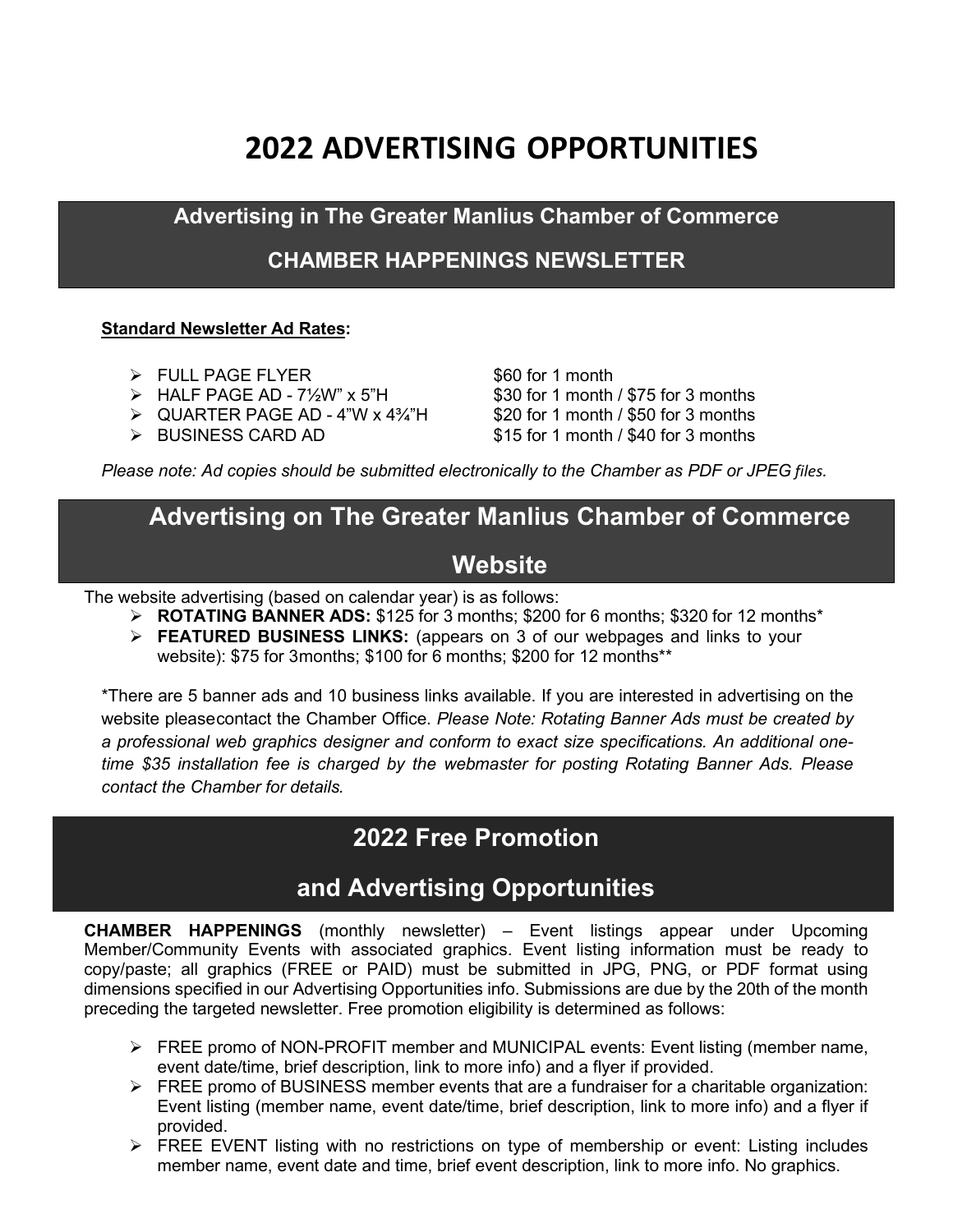- FREE promo of SPECIAL EVENTS: Grand openings/ribbon cuttings, 50-year celebrations, etc. for all members.
- $\triangleright$  FREE MEMBER AD\*: One (1) free member ad per calendar year: Event listing (member name, event date/time, brief description, link to more info) and a  $\frac{1}{4}$  page flyer (4"W x 4  $\frac{3}{4}$ "H).
- $\triangleright$  PAID AD: Anything more extensive/prominent than basic event listing (member name, event date/time, brief description, link to more info) is an AD and sold per current NEWSLETTER AD pricing. See 2021 Advertising Opportunities document on our Chamber website.

\*A larger ad may be purchased by members under this FREE MEMBER AD benefit with a \$20 discount (1- month ¼ page ad value) off the larger ad price. Discount limited to 1/calendar year.

\*\*Note: Chamber may edit text or typos, or for format consistency with other entries. Members: Please submit copy-ready information - chamber may return or omit if not copy-ready.

**MID-MONTH UPDATE** – This is a brief, graphics-free update listing chamber and member/community events along with any timely chamber communications sent out on the 15th of each month. Submissions are due by the 10th of the month.

 $\triangleright$  FREE EVENT listing with no restrictions on type of membership or event: Listing includes member name, event date and time, brief event description, link to more info. No graphics.

\*\*NOTE: Chamber may edit text or typos, or for format consistency with other entries. Members: Please submit copy-ready information - chamber may return or omit if not copy-ready.

**EMAIL BLASTS** – Graphics submitted must be JPG or PNG; info submitted must be exactly as member wants it – copy- ready for email along with graphic to upload. Request must be submitted 2 weeks in advance of event to allow for email scheduling.

- $\geq 2$  FREE email blasts per year per member 1 blast January-June and 1 blast July-December
- $\triangleright$  Email may contain any information the member wants to promote.
- $\triangleright$  Email blasts may not be exclusive depending on volume received combining of multiple events into a single email may occur

**CHAMBER FACEBOOK/INSTAGRAM PAGE & CHAMBER CALENDAR** – FREE – Graphics submitted must be in JPG or PNG format for easy upload. Submissions are due 2 weeks prior to an event to guarantee posting and allow for scheduling.

- $\triangleright$  Posting of events members/municipalities send to us to promote; must send exact info to post via copy/paste
- Will share events from members' FB pages on our time line if we are tagged
- $\triangleright$  Chamber will limit the number of daily FB posts, so posts will be scheduled out.
- $\triangleright$  Only chamber events will be listed under our FB Events

**CHAMBER FACEBOOK/INSTAGRAM PAGE STORIES** – FREE – Social media video spotlights on your business. Have the Chamber come to your business and give you control of our social media to video a short 1-minute highlight about your business OR have us video you referencing what your business has happening.